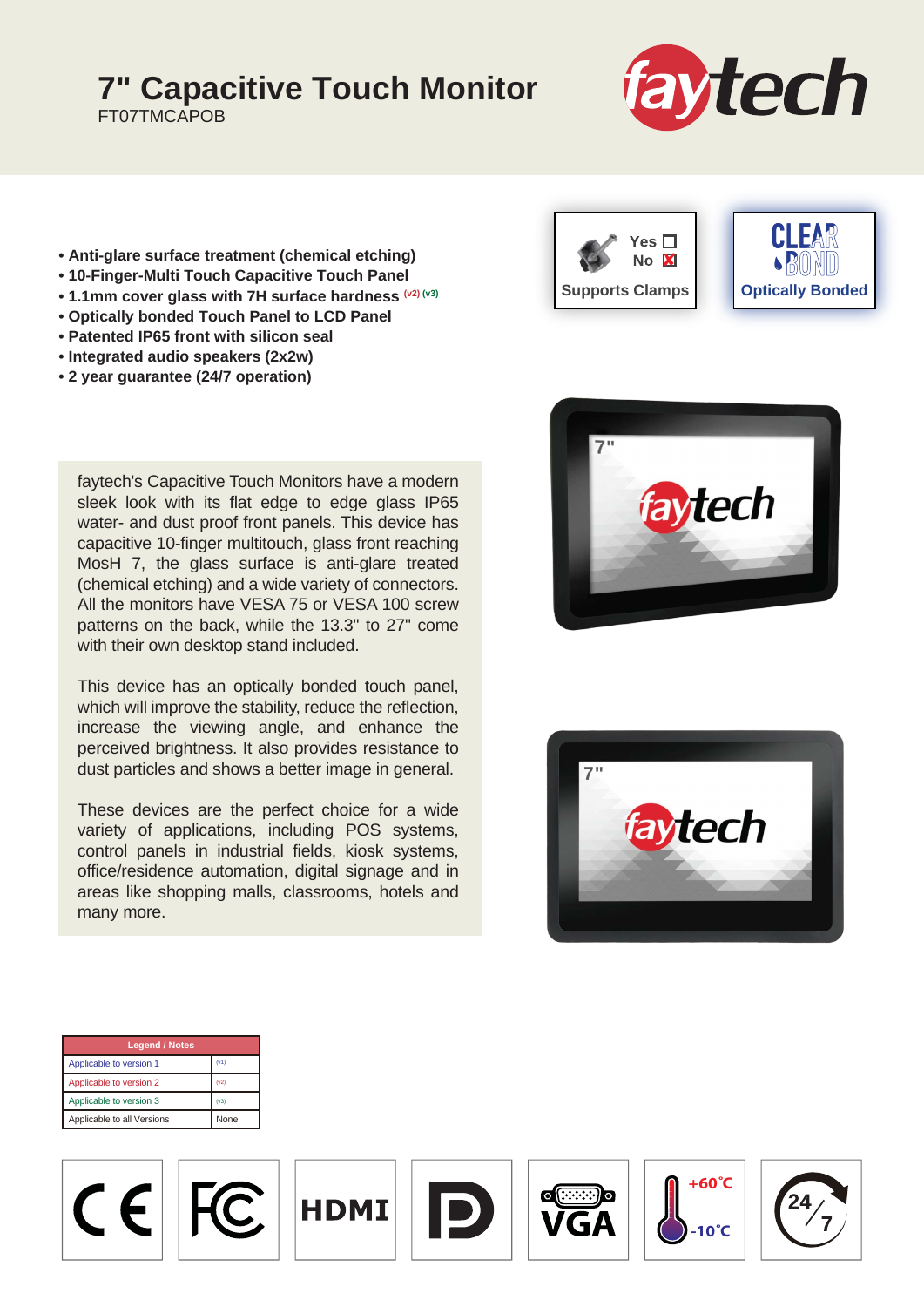| <b>Product name</b>        |                       |                             |                 | <b>7" Capacitive Touch Monitor</b> |                       |                      |                 |
|----------------------------|-----------------------|-----------------------------|-----------------|------------------------------------|-----------------------|----------------------|-----------------|
| Article code / EAN number  |                       | FT07TMCAPOB / 6920734007103 |                 |                                    |                       |                      |                 |
| <b>Global Article Code</b> | European Article Code | Release date (D/M/Y)        | <b>Version*</b> | <b>Global Article Code</b>         | European Article Code | Release date (D/M/Y) | <b>Version*</b> |
| 20205005882                | 1010500169            | 14/05/2019                  | v <sub>1</sub>  |                                    |                       |                      |                 |
| 3030505182                 | 1010501970            | 01/07/2020                  | V <sup>2</sup>  |                                    |                       |                      |                 |
| 3030509590                 | 1010502304            | 01/12/2021                  | v <sub>3</sub>  |                                    |                       |                      |                 |

**IP Rating** IP65 Front / IP40 Back

| <b>LCD Panel</b>                       |              |
|----------------------------------------|--------------|
| Screen diagonal (Inch/cm)              | 7/17.78      |
| Display active screen size (cm)        | 15.42×8.59   |
| Aspect ratio                           | 16:9         |
| Physical resolution                    | 1024×600     |
| Maximum showable resolution            | 1920×1080    |
| Colours displayed                      | 262K         |
| Brightness (cd/m <sup>2</sup> )        | 500          |
| Contrast                               | 700:1        |
| Typical reaction time Tr/ Tf (ms)      | 10/15        |
| Visual Angle horizontal/vertical (°)   | 150/145      |
| Backlight / Backlight Lifetime (hours) | LED / 20,000 |

| <b>External Connectors</b> |                          |  |
|----------------------------|--------------------------|--|
| Video                      | 1x HDMI 1.3 (incl. HDCP) |  |
|                            | $1x$ DP $(x3)$           |  |
|                            | 1x VGA                   |  |
|                            | $1x$ DVI-D $(41)$ $(42)$ |  |
| Audio                      | 1x PC-Audio              |  |
| <b>Touch Connector</b>     | 1x USB                   |  |
| Connectors                 | 1x 12V DC-In (screwable) |  |

| <b>Touch Panel</b>       |                                          |  |
|--------------------------|------------------------------------------|--|
| Touch Technology         | Projected Capacitive 10-point Multitouch |  |
| Touch Panel Drivers      | Windows: Linux: Mac: Android             |  |
| Touch Life (Contacts)    | Unlimited                                |  |
| Surface Hardness         | 7Н                                       |  |
| <b>Surface Treatment</b> | Anti-glare (chemical etching)            |  |
| Glass Strengthening      | Chemically Strengthened                  |  |

| <b>Operation / Mechanical</b>                |                                       |  |
|----------------------------------------------|---------------------------------------|--|
| Operating Temperature (°C)                   | $-10 - +60$                           |  |
| Humidity Range (RH)                          | 10% - 90%                             |  |
| Net weight (kg)                              | 0.95                                  |  |
| Gross weight (kg)                            | 1.90 (incl. cartonage)                |  |
| Housing material                             | Rubber front, aluminum back case (v3) |  |
| Housing (mm) $L \times W \times H$           | $195.6 \times 137.6 \times 38.7$      |  |
| Cut-out for clamp supports (mm) $L \times H$ | N/A                                   |  |
| Max. wall thickness for clamp supports (mm)  | N/A                                   |  |
| Amount of clamps required                    | N/A                                   |  |
| Mounting                                     | VESA <sub>75</sub>                    |  |

|                          | <b>Power</b>                                  |
|--------------------------|-----------------------------------------------|
| Power Indicator          | Green LED                                     |
| Power Supply             | 100-240V ACDC active switching;<br>12V DC-Out |
| Working Power (V)        | 12                                            |
| Power Consumption (W)    |                                               |
| Stand-By Consumption (W) | $<$ 1                                         |

| <b>Included in the Delivery</b>      |
|--------------------------------------|
| Power Supply (see Power section)     |
| <b>Short Installation Manual</b>     |
| Cables - VGA, USB Touch, Audio Cable |





Tolerance: ± 1mm